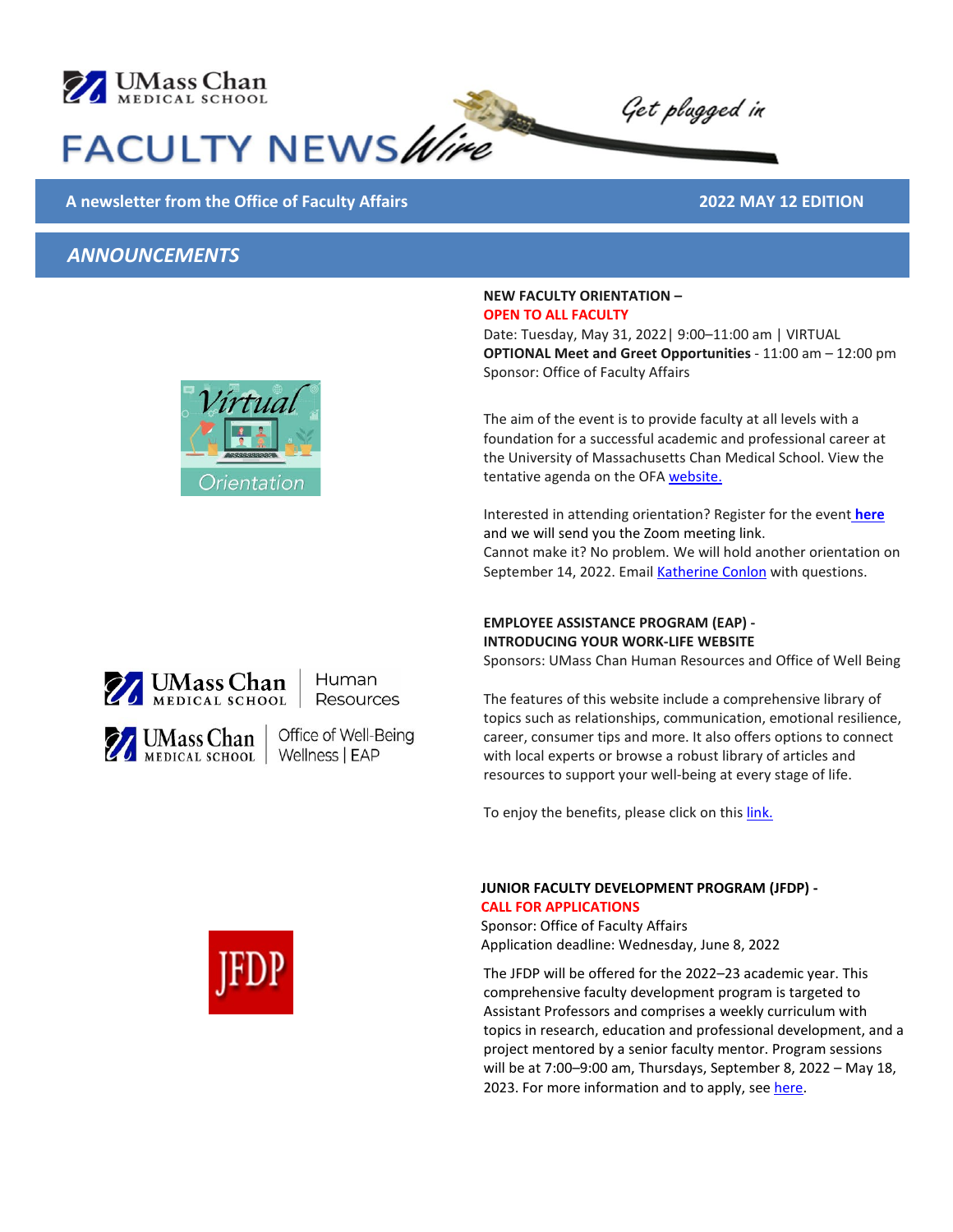

Sponsor: Office of Undergraduate Medical Education Date: Monday, June 6, 2022 12:00 – 2:00 pm | VIRTUAL

We will be highlighting the Vista Longitudinal Focus Topics and doing some workshops for a deep dive into these important curricular elements. We hope you can join us for both dates!

For more information, contact [Victoria Cohen](mailto:victoria.cohen@umassmed.edu) in the Office of Undergraduate Medical Education. To join the retreat, click on this Zoom [link.](https://umassmed.zoom.us/j/93904649129?pwd=bTZDd1M5SzJHQmJSMmpDZ1pMWWxaZz09)

#### **UMCCTS ANNUAL RESEARCH SYMPOSIUM**

Date: Friday, June 10, 2022 | 9 am – 5 pm | Virtual Sponsor: Center for Clinical and Translational Science

The UMass Center for Clinical and Translational Science (UMCCTS) will host their annual Research Symposium featuring an overview of the in-house research being conducted on COVID, digital health, and cancer. Registration is now open at thi[s link.](https://umassmed.zoom.us/webinar/register/WN_hM8OIhGRR2iRfuZwNvhJMw) Visit the UMCCTS [website](https://www.umassmed.edu/ccts) for further information.

#### **WORCESTER – THE CITY THAT READS!**

Dates: April 1 – May 31, 2022 Sponsor: Office of Community and Government Relations

UMass Chan Cares is collecting new and gently used books appropriate for Pre-K through Grade 8 to be distributed to Worcester students. Book collection boxes are in the Old School Lobby, Albert Sherman Center 2<sup>nd</sup> floor Atrium, and the Lazare Research Building Lobby. For questions, contact [OCGR.](mailto:ocgr@umassmed.edu)

#### **AALANA FACULTY NETWORK**

The AALANA Faculty Network name represents African American, Latinx, Asian, and Native American faculty at UMass Chan Medical School. The group seeks to support and advance faculty of color through collaboration, celebration, and knowledge. The network will provide mentoring opportunities to faculty of color, as well as professional development and networking events. To join or learn more, please email [AALANA](mailto:aalana@umassmed.edu) for information.







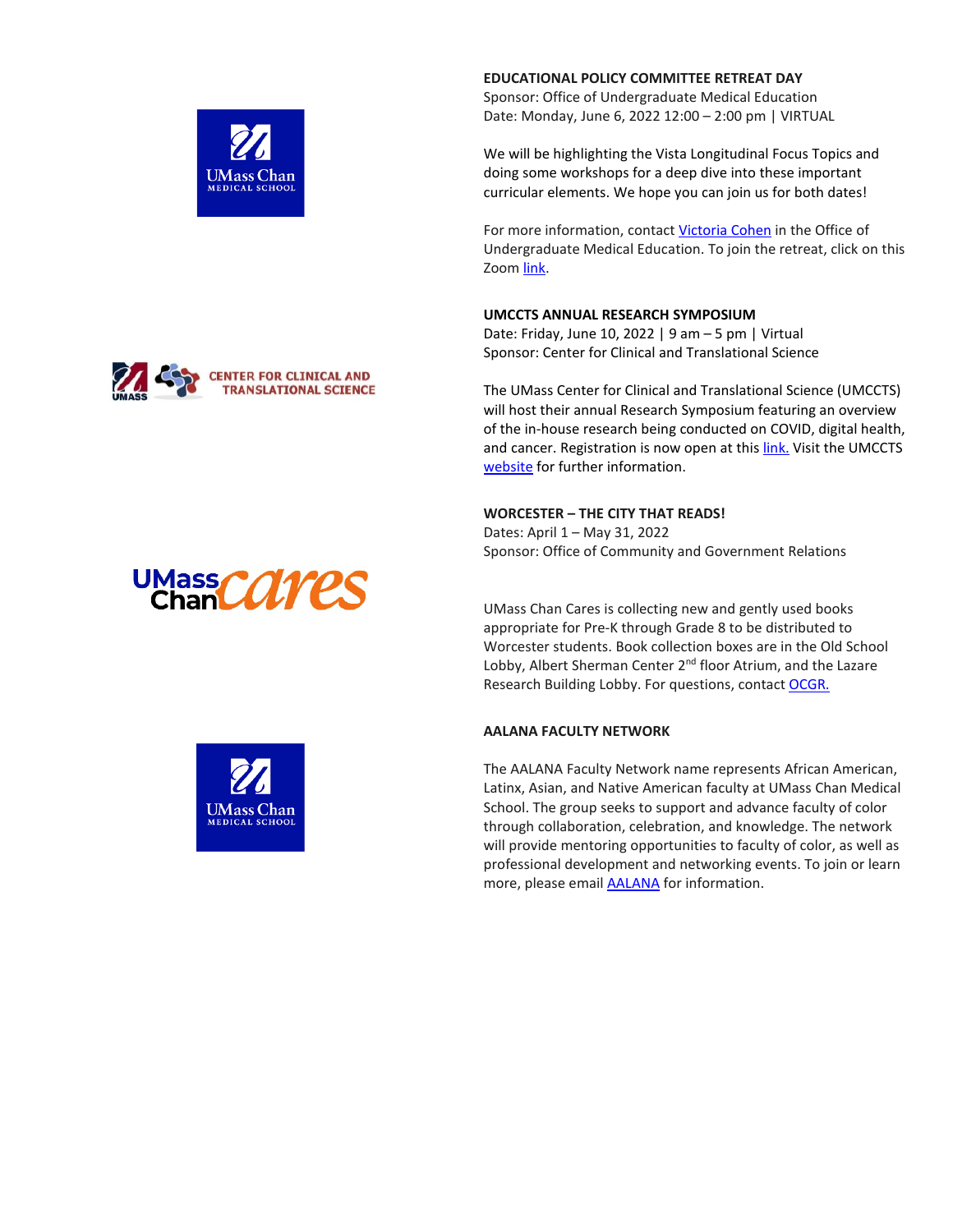## **PEOPLE OF COLOR (POC) AFFINITY GROUP**

Sponsor: AALANA

The People of Color Affinity Group aims to create a safe space where those who have experienced structural oppression, marginalization and/or other micro-aggressions can share their experiences with others who have a shared sense of identity. This is a place for connection, mentorship, and support to promote belongingness, healing, and development of a collective power. The Worcester Family Medicine SOAR (Structural Oppression & Anti-Racism) Committee founded this group for residents, fellows, and faculty of UMass Chan residency programs, as well as UMass Chan students and faculty. If you are interested in learning more about the People of Color Affinity Group, please complete the Google [form.](https://docs.google.com/forms/d/1Ogiuyztr3A7zkIkmsuPaqZJ7ymgT__-TZsINeTtg1iY/viewform?edit_requested=true)

#### *FUNDING OPPORTUNITIES*



#### **2022-2023 GOLD HUMANISM SCHOLARS PROGRAM FOR EDUCATORS – CALL FOR APPLICATIONS**

Deadline: Wednesday, May 25, 2022 at 8 pm EST Sponsor: Harvard Macy Institute

The Arnold P. Gold Foundation is sponsoring partial scholarships for \$5,000 for up to two Gold Humanism Scholars. The Harvard Macy Institute seeks to support medical and nursing educators working to develop and enhance educational projects focused on achieving humanistic patient care that can be replicated across at variety of healthcare delivery settings. More information and applications can be foun[d here.](https://www.gold-foundation.org/programs/gold-humanism-scholars-harvard-macy/)

#### **TRANSDISCIPLINARY TRAINING IN CARDIOVASCULAR RESEARCH T32 TRAINING PROGRAM – CALL FOR APPLICATIONS**

Deadline: Wednesday, June 1, 2022 by 5 pm t[o Rebecca Gigliello](mailto:rebecca.gigliello@umassmed.edu) Sponsor: Department of Population and Quantitative Health **Sciences** 

In collaboration with the Division of Cardiovascular Medicine, the Department of Population and Quantitative Health Sciences (PQHS) has established a NHLBI-funded T32 program with the aim of producing a new generation of investigators who have the enthusiasm, knowledge, and skills to make meaningful contributions to cardiovascular research across the translational spectrum. Directed by Catarina Kiefe, MD, PhD (PQHS) and Kevin Donahue, MD (Cardiovascular Medicine), the program is truly transdisciplinary, with investigators working together to expand knowledge beyond discipline-based concepts, theories, and methods.

For eligibility Information and to apply, contact [Rebecca Gigliello](mailto:rebecca.gigliello@umassmed.edu) in the PQHS Department.

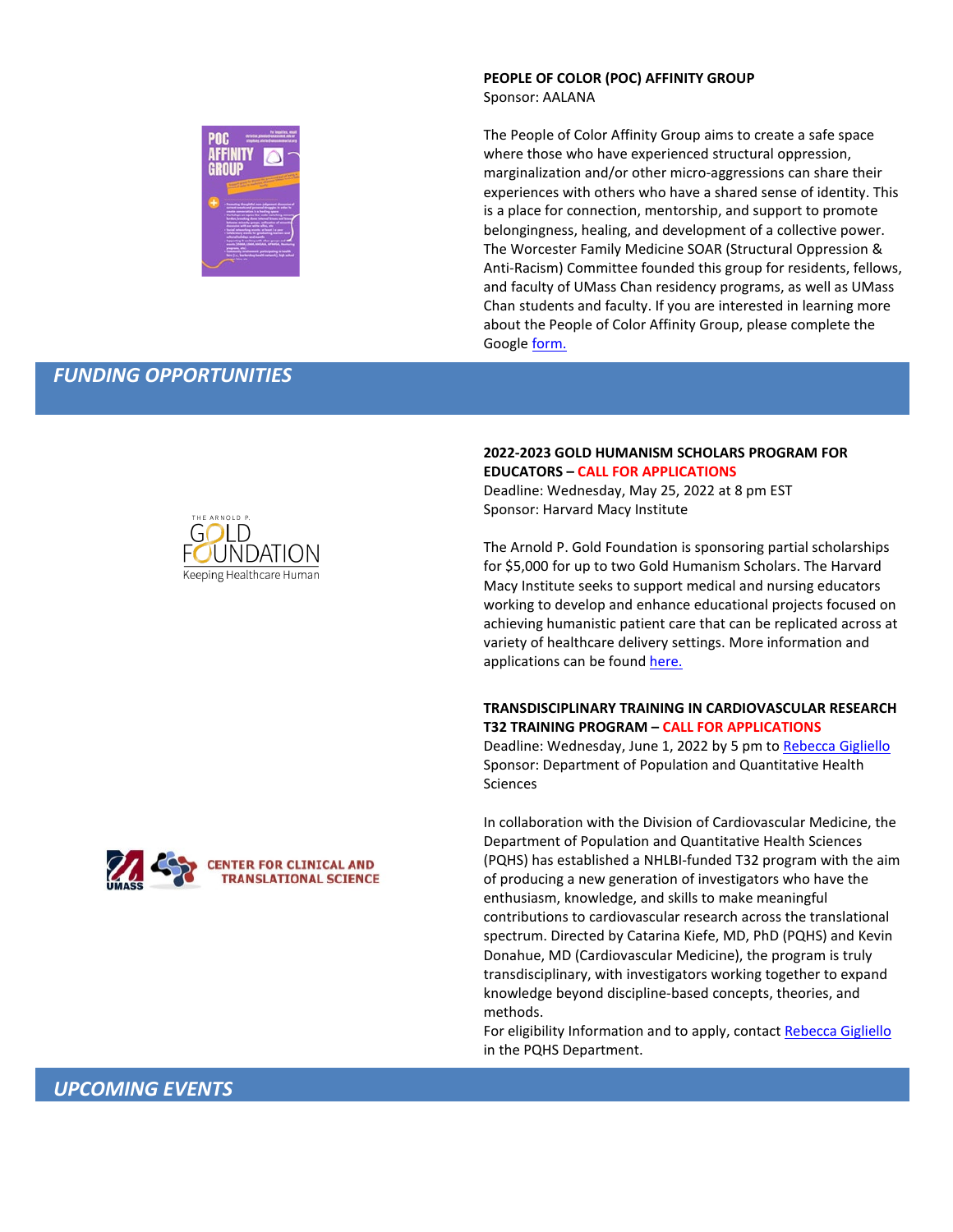

#### **EXECUTIVE COUNCIL MEETING**

Thursday, May 19, 2022 |9:00–10:30 am | Zoom

The Executive Council advises the Chancellor and Provost on substantive matters pertaining to the governance of UMass Chan Medical School and must be consulted before decisions are reached on such matters. The meeting is open to all faculty. Join by Zoom [here.](https://umassmed.zoom.us/j/867100548)

#### **FACULTY COUNCIL MEETINGS**

Thursday, June 2, 2022|4:00–5:00 pm | Zoom

The Faculty Council considers issues and matters of interest to the faculty and advises the Chancellor, the Provost, other senior administrators as appropriate, and the Executive Council on substantive matters. All faculty are welcome to attend the monthly Faculty Council meetings. Join by Zoo[m here](https://umassmed.zoom.us/j/510427174)

#### *PROFESSIONAL DEVELOPMENT OPPORTUNITIES*

Council



#### **JOIN THE R CLUB PEER GROUP**

Meetings Twice Per Month Sponsor: Center for Clinical and Translational Science (UMCCTS)

Are you an early-stage investigator looking to write your first R21 or R01? Would you like input and feedback on your proposal from experienced faculty who have been there before? The UMCCTS is planning to restart the R Club, a peer group that meets twice a month to review and plan for successful R-level grant submissions. Interested? Please email [Nathaniel](mailto:nathaniel.hafer@umassmed.edu) Hafer to be added to the mailing list.

#### **DISPARITIES IN MATERNAL HEALTH: CONNECTING COMMUNITY ADVOCACY TO CLINICAL PRACTICE - WEBINAR**

Date: Wednesday, May 18, 2022 | 12:00 pm – 12:45 pm | VIRTUAL

Sponsor: Massachusetts Medical Society

Join the Massachusetts Medical Society, the Massachusetts Health & Hospital Association, and the American College of Healthcare Executives Massachusetts Chapter to learn about a state commission's recommendations to address racial disparities and promote equity in maternal health outcomes, including how to connect these policies into clinical practice. For information on the guest speakers and to register for the webinar, visit this [website.](https://www.massmed.org/DHEI-maternal-disparities-webinar/)

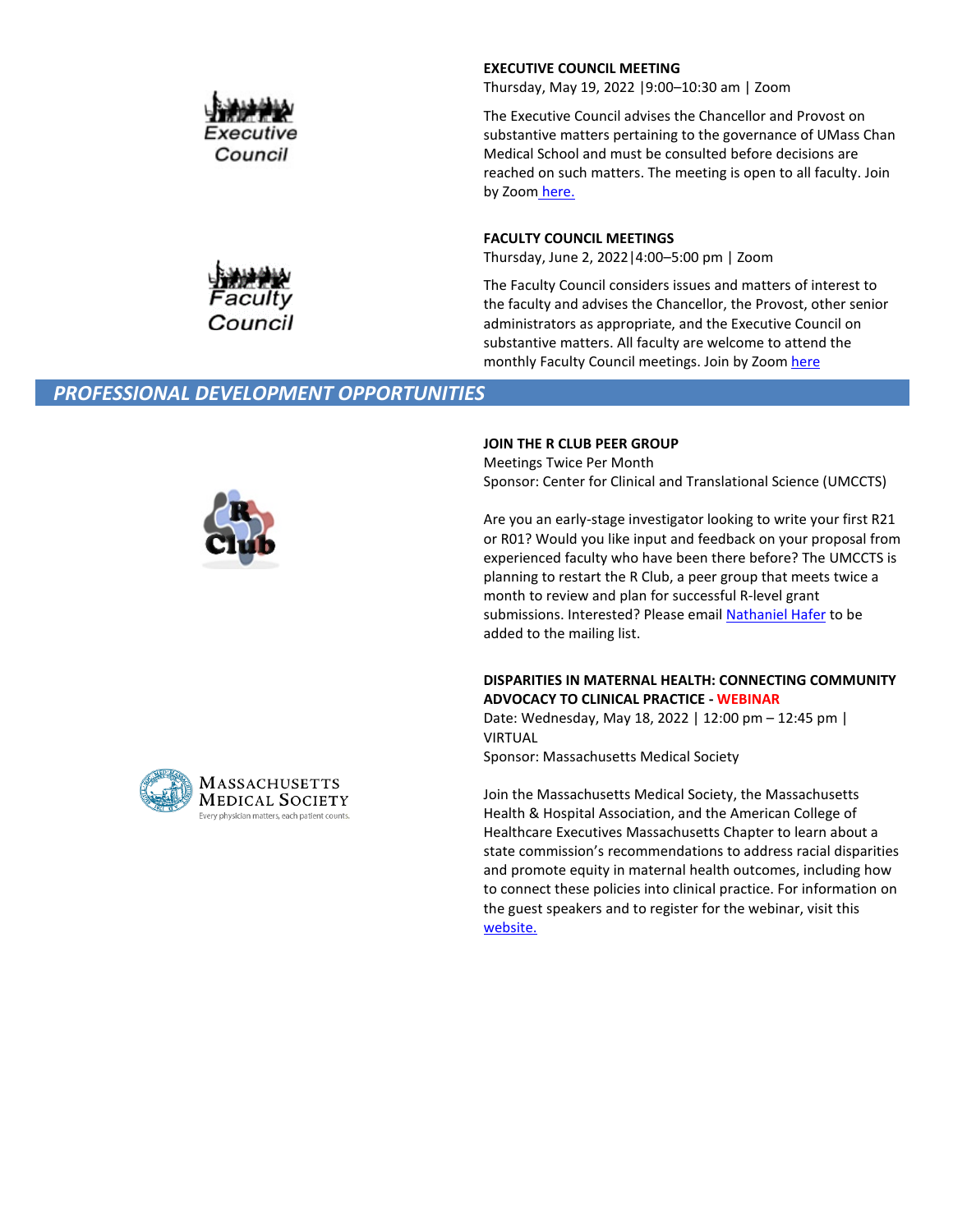#### **UNDERSTANDING AMERICAN INDIAN AND ALASKA NATIVE IDENTITIES: CONSIDERATIONS FOR MEDICAL SCHOOL AND RESIDENCY PROGRAMS - WEBINAR**

Date: Wednesday, May 18, 2022 | 12:00 pm – 1:00 pm | VIRTUAL Sponsor: Association of American Medical Colleges (AAMC)

The academic medicine community has begun to understand the importance of better engaging historically marginalized populations, including American Indian and Alaska Native communities. Part of this work involves understanding the history of colonization and its role in framing and defining the identities of American Indians and Alaska Natives in the United States, and how this translates into admissions and selection policies and practices. Register for the webinar [today.](https://aamc.elevate.commpartners.com/p/220518_IDEAS?utm_source=sfmc&utm_medium=email&utm_campaign=ideas&utm_content=webinar)

#### **PRIORITIZING AND PRESERVING PSYCHOLOGICAL HEALTH**

Date: Friday, May 20, 2022| 10:00 am – 12:00 pm EST | VIRTUAL Sponsors: Physician Health Services Inc. and Massachusetts Medical Society Corporation

This year's Annual Education Program will utilize expert faculty and a panel discussion to examine practical and policy strategies needed to identify and mitigate psychological distress among our patients and our provider staff, improve availability and equitable access to mental and behavioral health services, and instill a culture in health care that prioritizes psychological well-being for all. Register [today.](https://www.massmed.org/Continuing-Education-and-Events/Annual-Meeting-Educational-Programs/Annual-Meeting-Educational-Programs/)

#### **132ND SHATTUCK LECTURE SERIES: NUCELOSIDE-MODIFIED mRNA-LNP THERAPEUTICS**

Date: Friday, May 20, 2022| 12:15 pm – 1:15 pm EST | VIRTUAL Sponsors: Physician Health Services Inc. and Massachusetts Medical Society Corporation

Delivered by Drew Weissman, MD, PhD, Inaugural Roberts Family Professor in Vaccine Research, Perelman School of Medicine, University of Pennsylvania. Dr. Weissman and his colleague's research paved the way for the first mRNA vaccines. Register [today.](https://www.massmed.org/Continuing-Education-and-Events/Annual-Meeting-Educational-Programs/Annual-Meeting-Educational-Programs/)

#### **COMMUNITY-BASED APPROACHES TO PROMOTING BEHAVIORAL HEALTH EQUITY: A CALL TO ACTION – CROSS-CTSA SPECIAL SEMINAR**

Date: Wednesday, May 25, 2022 | 4:00 PM – 6:00 PM |VIRTUAL Sponsor: UMCCTS-Community Engagement and Collaboration Core

Hear from experts about community-engaged interventions that promote behavioral health equity, the role of community/patient engagement in advancing behavioral health research, as well as community perspectives. Register at this [link.](https://umassmed.zoom.us/webinar/register/WN_Tens2yHCToSGVu1Mm_CEcg)







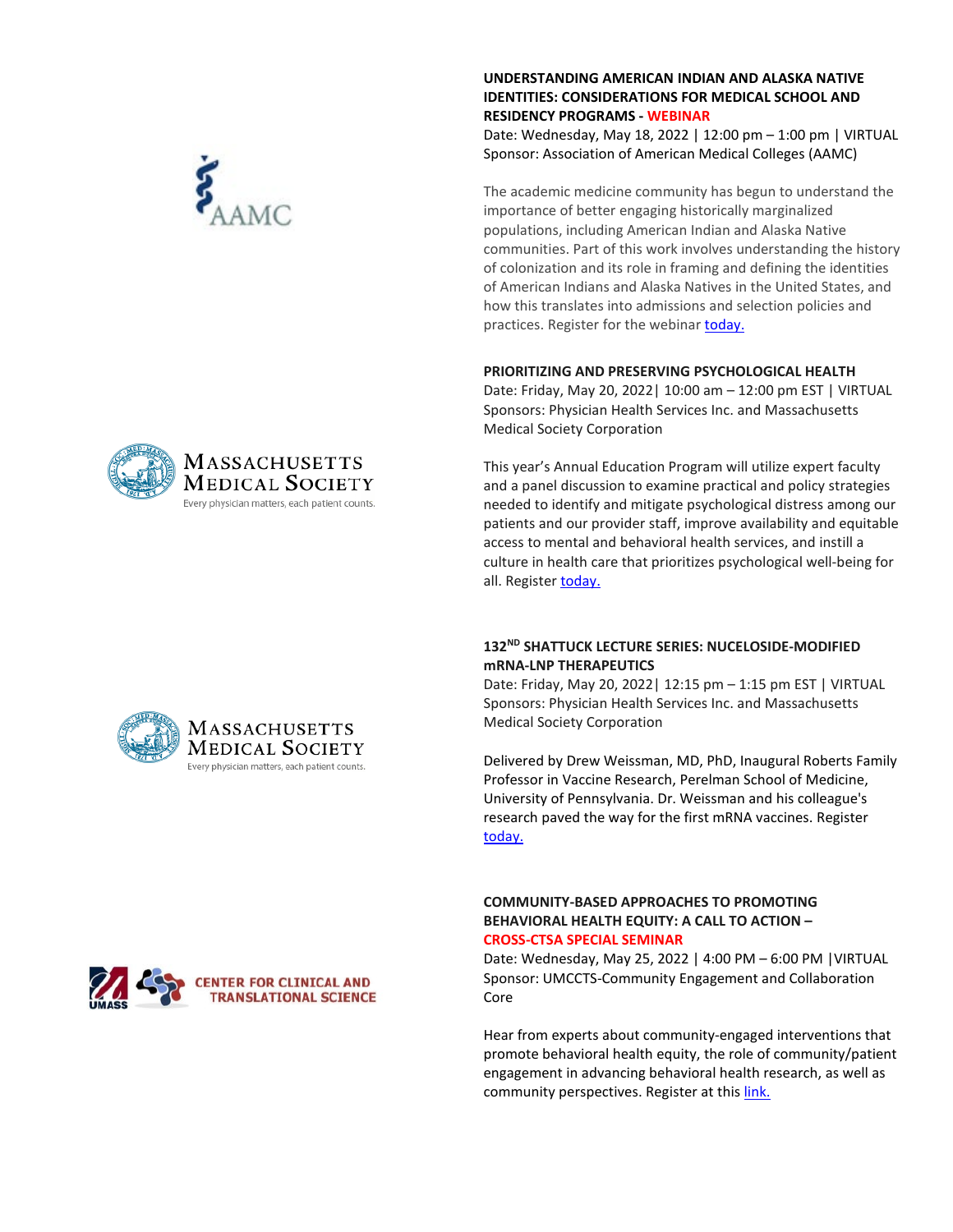#### **MANAGING WORKPLACE CONFLICT: IMPROVING LEADERSHIP AND PERSONAL EFFECTIVENESS**

Dates: Thursday, June 2 & Friday, June 3, 2022 | In-Person Sponsors: Physician Health Services Inc. and Massachusetts Medical Society Corporation

This interactive, experiential program for physicians and medical residents explores the relationships that drive the medical work environment. Participants will consider practices for addressing and resolving difficult relationships and stressful situations and develop tools for strengthening relationships with other team members and patients. The workshop will be held at the Massachusetts Medical Society Headquarters in Waltham, MA. To register, and learn more about the event schedule, visit this [website.](https://portal.massmed.org/eweb/DynamicPage.aspx?webcode=EventInfo&Reg_evt_key=87a86bbb-cdaa-4111-aa25-45b399353dde&RegPath=EventRegFees&FreeEvent=0&Event=Managing%20Workplace%20Conflict:%20Improving%20Leadership%20&%20Personal%20Effectiveness&FundraisingEvent=0&evt_guest_limit=0)

#### **VIRTUAL TALKS WITH BRUCE BARTON, PhD AND ROBERT GOLDBERG, PhD**

Dates: Tuesdays and Thursdays in June 2022 Times: 8:00 am – 9:30 am | Zoom Sponsor: Department of Population and Quantitative Health Sciences and the UMass Center for Clinical and Translational Science (UMCCTS)

**Join the talks each week at this Zoom [link.](https://umassmed.zoom.us/j/99382043396?pwd=dUF4NkxJMXE1RUl3dWpHU1duZ0ltZz09)** 

#### **Observational Investigations:**

Cross Sectional & Case-Control Studies (6/7) Prospective Studies (6/9)

#### **Randomized Clinical Trials:**

Introduction and Theory (6/14) Implementation and Conduct (6/16) Analysis and Publication (6/21)

Effective Scientific Writing (6/23)

### *RESOURCES*



Office of Well-Being Wellness Program

#### **YOUR WELLNESS NETWORK – NEW BENEFIT FOR UMASS CHAN FACULTY, STAFF, AND STUDENTS**

Sponsor: Office of Well-Being Contact information: [OWB@umassmed.edu](mailto:OWB@umassmed.edu) or 508-856-1555

Welcome to *Your Wellness Network*, a free, comprehensive digital platform to support *Better Health | Better Wellness | Every Day | Everyone. Your Wellness Network* provides 24/7 access to a variety of tools and resources to achieve your health and wellness goals. Create your account by visiting the network'[s site](https://www.ummswellness.com/Landing.aspx) portal.



#### **MASSACHUSETTS MEDICAL SOCIETY** Every physician matters, each patient counts.